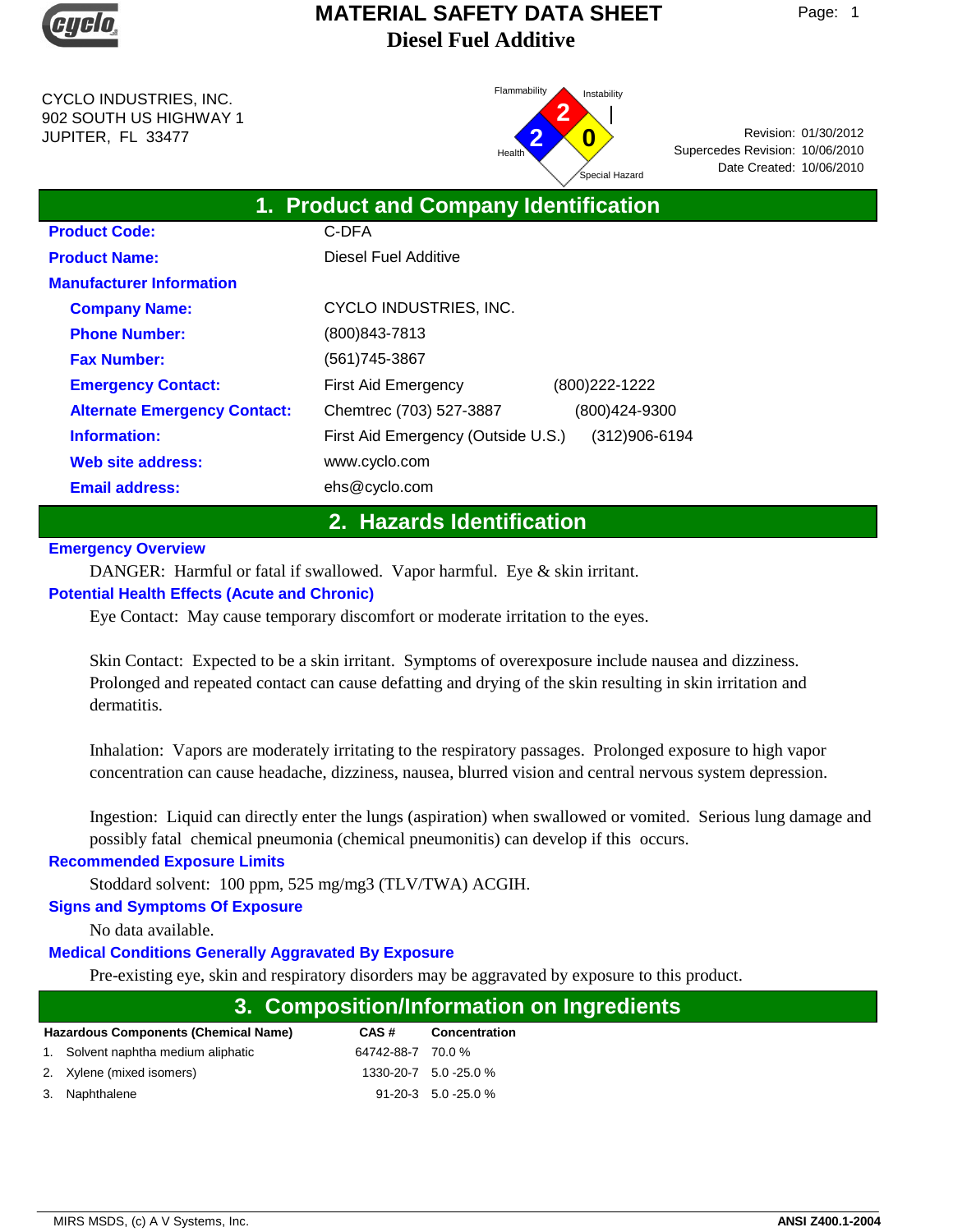

Revision: 01/30/2012 Supercedes Revision: 10/06/2010

# **4. First Aid Measures**

## **Emergency and First Aid Procedures**

If swallowed, do not induce vomiting. Give two glasses of water (16 oz.). If vomiting occurs naturally, have victim lean over to avoid aspiration; or to guard against aspiration into lungs have victim turn to their left side. Do not give anything by mouth to an unconscious person. If vomiting occurs spontaneously, keep head lower than hips to prevent aspiration of liquid into the lungs. If inhaled, remove victim to fresh air and restore breathing, if required. If necessary, give artificial respiration, preferably mouth-to-mouth. Give oxygen if necessary. In case of skin contact, remove contaminated clothing and shoes. Wipe off excess material from exposed area. Flush with large amounts of water for at least 20 minutes and follow by washing with soap for 15 minutes if available. In case of eye contact, flush eyes with plenty of water for 15 minutes while holding eyelids open. Rest eyes for 30 minutes. Call physician immediately if adverse reaction occurs.

#### **Note to Physician**

The main hazard following accidental ingestion is aspiration of the liquid into the lungs producing chemical pneumonitis. If more than 2.0 mL/kg has been ingested, vomiting should be induced with supervision. If symptoms such as loss of gag reflex, convulsions or unconsciousness occur before vomiting, gastric lavage with a cuffed endotracheal tube should be considered.

|                          | 5. Fire Fighting Measures                     |               |  |  |
|--------------------------|-----------------------------------------------|---------------|--|--|
| <b>Flash Pt:</b>         | 145.00 F (62.8 C) Method Used: TAG Closed Cup |               |  |  |
| <b>Explosive Limits:</b> | LEL: No data.                                 | UEL: No data. |  |  |
| <b>Autoignition Pt:</b>  | No data available.                            |               |  |  |

### **Fire Fighting Instructions**

Caution: Combustible. Vapor forms a flammable/explosive with air between upper and lower flammable limits. Do not enter confined air space without adequate protective clothing and an approved positive pressure self-contained breathing apparatus. Exclude air. Do not use water except as fog. Product will float and can be re-ignited on surface of water. Containers exposed to intense heat from fires should be cooled with water to prevent vapor pressure build-up, which could result in container rupture. Container areas exposed to direct flame contact should be cooled with large quantities of water as needed to prevent weakening of container structure.

#### **Flammable Properties and Hazards**

No data available.

#### **Hazardous Combustion Products**

No data available.

#### **Suitable Extinguishing Media**

Water fog, foam, carbon dioxide or dry chemical to extinguish flames. Do not use a direct stream of water. Material will float and cab be re-ignited on surface of water.

#### **Unsuitable Extinguishing Media**

No data available.

# **6. Accidental Release Measures**

#### **Steps To Be Taken In Case Material Is Released Or Spilled**

Issue warning "COMBUSTIBLE". Eliminate all ignition sources. Handling equipment must be grounded. Isolate hazard area and restrict access. Try to work upwind of spill. Avoid direct contact with material. Wear appropriate breathing apparatus (if applicable) and protective clothing. Stop leak only if safe to do so. Dike and contain land spills; contain water spills by booming. Use water fog to knock down vapors; contain runoff. For large spills remove by mechanical means and place in containers. Absorb residue or small spills with absorbent material and remove to non-leaking containers for disposal. Recommended materials: clay or sand. Flush area with water to remove trace residue.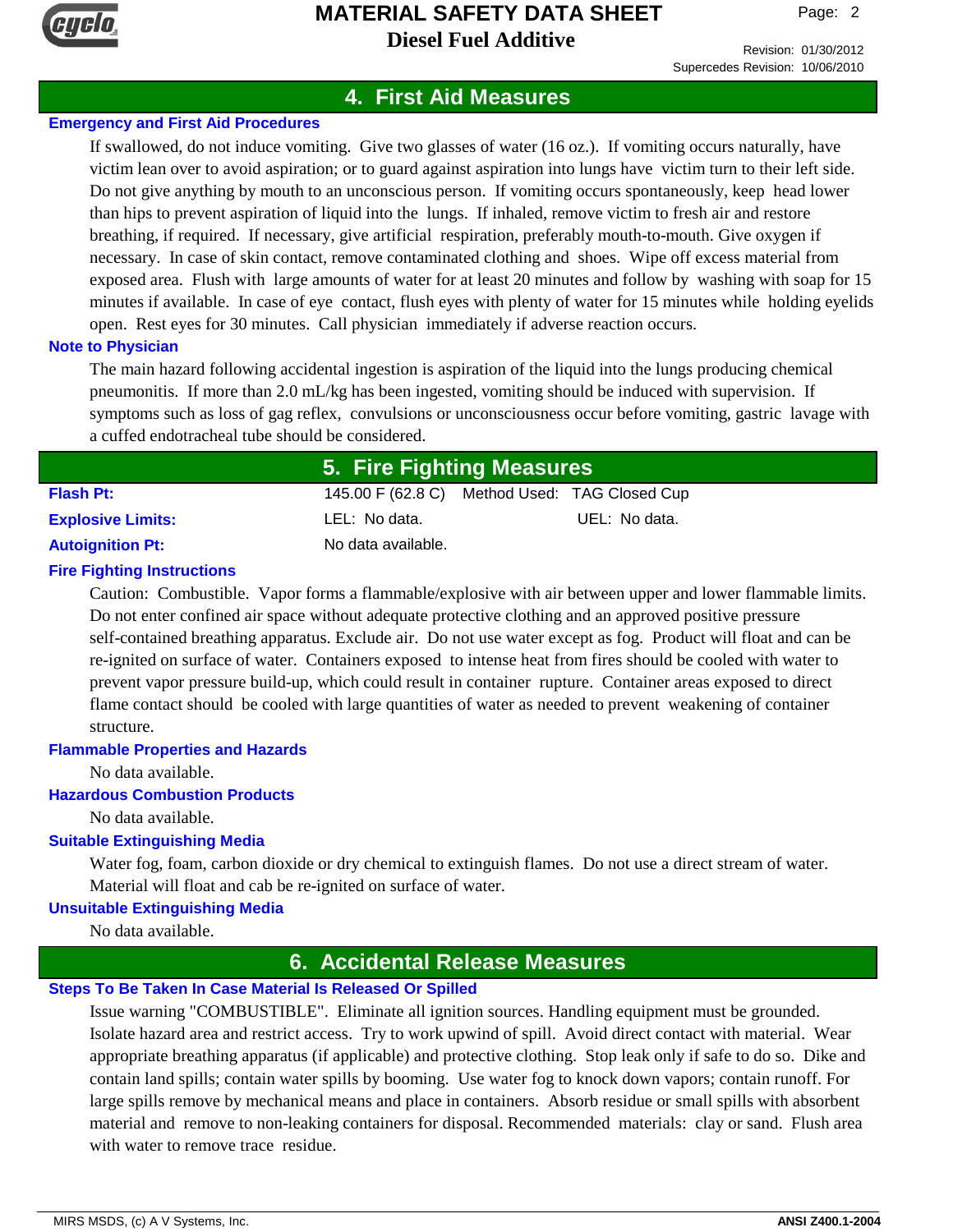

Page: 3

# **7. Handling and Storage**

## **Precautions To Be Taken in Handling**

Combustible. Hot surfaces may be sufficient to ignite liquid even in the absence of sparks or flames. Vapors may accumulate and travel to distant ignition sources and flash back. Empty containers are hazardous and may contain flammable/explosive dusts, residues, or vapors. Extinguish pilot lights, cigarettes and turn off other sources of ignition prior to use and until all vapors are gone. Do not pressurize drum containers to empty them. Air dry contaminated clothing in a well ventilated area before laundering. Avoid breathing vapors and prolonged or repeated contact with skin. Launder contaminated clothing prior to reuse. Use good personal hygiene. Use explosion-proof ventilation to prevent vapor accumulation while in use. Wash with soap and water before eating, drinking, smoking, applying cosmetics or using toilet facilities. Keep containers closed when not in use. Keep out of the reach of children.

#### **Precautions To Be Taken in Storing**

Store in a cool, dry, well ventilated area, away from heat and ignition sources.

#### **Other Precautions**

Containers, even those that have been emptied, can contain explosive vapors. Do not cut, drill, grind, weld or perform similar operations on or near containers. Static electricity may accumulate and create a fire hazard. Ground fixed equipment.

| 8. Exposure Controls/Personal Protection    |            |                        |                             |                     |  |  |
|---------------------------------------------|------------|------------------------|-----------------------------|---------------------|--|--|
| <b>Hazardous Components (Chemical Name)</b> | CAS#       | <b>OSHA PEL</b>        | <b>ACGIH TWA</b>            | <b>Other Limits</b> |  |  |
| 1. Solvent naphtha medium aliphatic         | 64742-88-7 | No data.               | No data.                    | No data.            |  |  |
| 2. Xylene (mixed isomers)                   |            | 1330-20-7 PEL: 100 ppm | TLV: 100 ppm                | No data.            |  |  |
|                                             |            |                        | STEL: 150 ppm               |                     |  |  |
| 3. Naphthalene                              |            | 91-20-3 PEL: 10 ppm    | TLV: 10 ppm<br>STEL: 15 ppm | No data.            |  |  |

### **Respiratory Equipment (Specify Type)**

If exposure exceeds occupational exposure limits, use an appropriate NIOSH approved respirator. Use a NIOSH approved chemical cartridge respirator with organic vapor cartridges or use a NIOSH approved supplied air respirator. For high airborne concentrations, use a NIOSH approved supplied air respirator, either self contained or airline breathing apparatus, operated in a positive pressure mode.

#### **Eye Protection**

Avoid contact with eyes. Wear safety glasses or goggles as appropriate.

### **Protective Gloves**

Impervious gloves (viton, nitrile) should be worn at all times when handling this material.

#### **Other Protective Clothing**

In confined spaces or where the risk of skin exposure is much higher, impervious clothing should be worn. **Engineering Controls (Ventilation etc.)**

Use explosion-proof ventilation as required to control vapor concentrations. Concentrations in air should be maintained below the recommended threshold limit value if unprotected personnel are involved. For personnel entry into confined spaces (i.e. bulk storage tanks) a proper confined space entry procedure must be followed including ventilation and testing of tank atmosphere. Local ventilation recommended where mechanical ventilation is ineffective in controlling airborne concentrations below the recommended occupational exposure limit. Mechanical ventilation is recommended for all indoor situations to control fugitive emissions.

#### **Work/Hygienic/Maintenance Practices**

Safety showers should be available. Provide eyewash stations in the area. Air dry contaminated clothing in a well ventilated area then launder before reusing.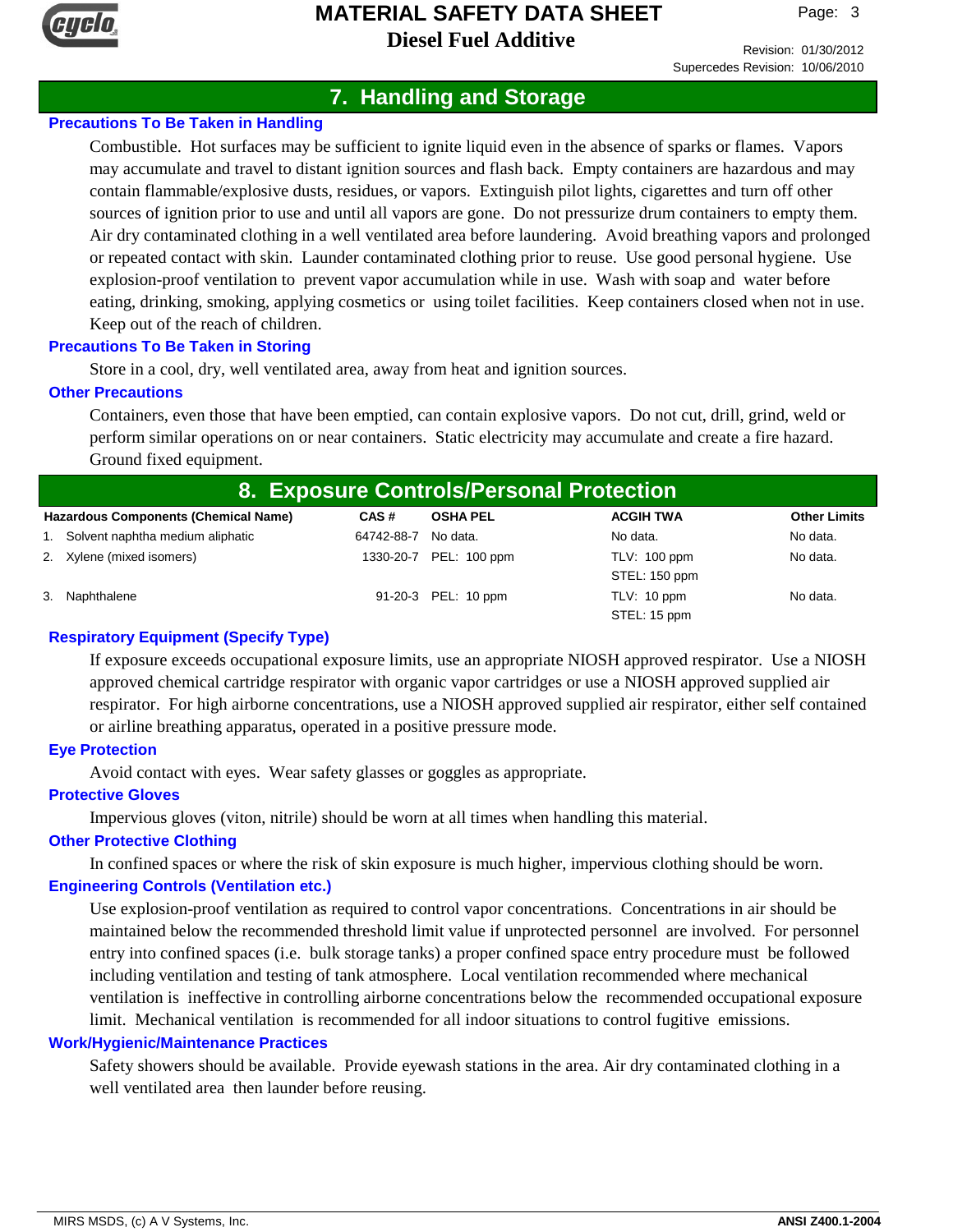

Revision: 01/30/2012 Supercedes Revision: 10/06/2010

|                                    | <b>9. Physical and Chemical Properties</b>    |  |  |  |
|------------------------------------|-----------------------------------------------|--|--|--|
| <b>Physical States:</b>            | 「 ]Gas<br>[X] Liquid<br>[ ] Solid             |  |  |  |
| <b>Melting Point:</b>              | No data.                                      |  |  |  |
| <b>Boiling Point:</b>              | 365.00 F (185.0 C) - 419.00 F (215.0 C)       |  |  |  |
| <b>Autoignition Pt:</b>            | No data.                                      |  |  |  |
| <b>Flash Pt:</b>                   | 145.00 F (62.8 C) Method Used: TAG Closed Cup |  |  |  |
| Specific Gravity (Water $= 1$ ):   | 0.768                                         |  |  |  |
| Vapor Pressure (vs. Air or mm Hg): | No data.                                      |  |  |  |
| Vapor Density (vs. Air = 1):       | No data.                                      |  |  |  |
| <b>Evaporation Rate (vs Butyl</b>  | 0.04                                          |  |  |  |
| Acetate=1):                        |                                               |  |  |  |
| <b>Solubility in Water:</b>        | Insoluble                                     |  |  |  |
| <b>Percent Volatile:</b>           | No data.                                      |  |  |  |
| <b>VOC</b> / Volume:               | 6.5000 LB/GA                                  |  |  |  |
| <b>Viscosity:</b>                  | 2<br>at 25.0 C (77.0 F)                       |  |  |  |

## **Appearance and Odor**

Light amber liquid. Hydrocarbon and somewhat fruity odor.

## **10. Stability and Reactivity**

Stability: Unstable [ ] Stable [ X ]

#### **Conditions To Avoid - Instability**

Excessive heat, open flames, and all ignition sources.

#### **Incompatibility - Materials To Avoid**

Strong oxidizing agents and acids.

#### **Hazardous Decomposition Or Byproducts**

No data available.

**Possibility of Hazardous Reactions:** Will occur [ ] Will not occur [ X ]

#### **Conditions To Avoid - Hazardous Reactions**

No data available.

## **11. Toxicological Information**

Neurotoxicity: Repeated exposures that cause acute neurological effects may also cause long-term neurological deficits in humans.

Other Health Effects (Chronic): This product contains naphthalene. Literature data indicates that repeated or prolonged exposure by inhalation can cause kidney, eye nerve damage, corneal ulceration, liver damage and cataracts of the eye.

#### **Chronic Toxicological Effects**

No data available.

| <b>Hazardous Components (Chemical Name)</b> | CAS#             | <b>NTP</b>       | <b>IARC</b> | <b>ACGIH</b> | <b>OSHA</b> |
|---------------------------------------------|------------------|------------------|-------------|--------------|-------------|
| 1. Solvent naphtha medium aliphatic         | 64742-88-7 n.a.  |                  | n.a.        | n.a.         | n.a.        |
| 2. Xylene (mixed isomers)                   | $1330-20-7$ n.a. |                  | n.a.        | A4           | n.a.        |
| 3. Naphthalene                              |                  | 91-20-3 Possible | 2B          | A4           | n.a.        |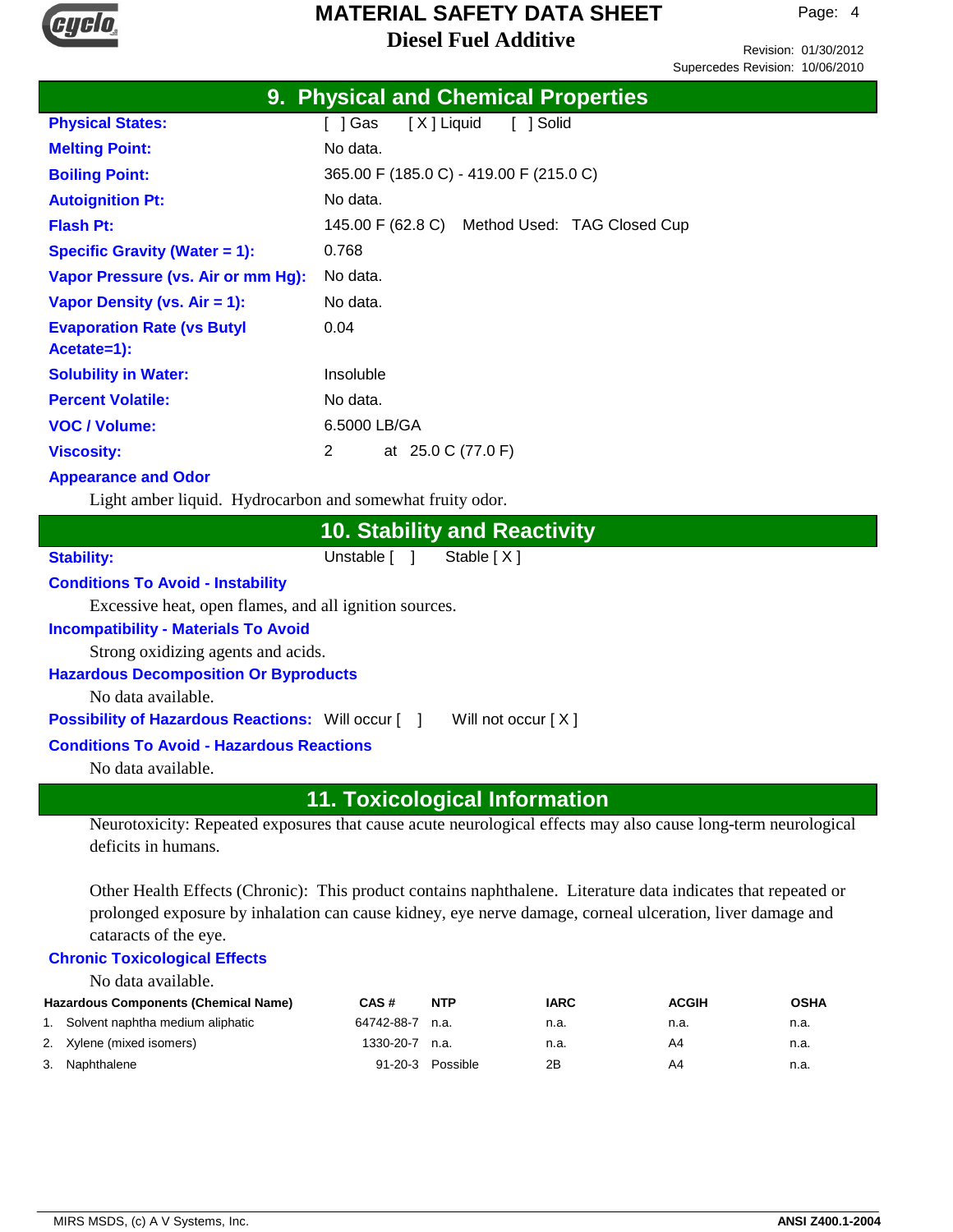

Revision: 01/30/2012 Supercedes Revision: 10/06/2010

# **12. Ecological Information**

No data available.

# **13. Disposal Considerations**

#### **Waste Disposal Method**

Disposal should be made in accordance with federal, state and local regulations.

| <b>14. Transport Information</b>            |                         |                                   |                      |                                                                                           |                   |  |
|---------------------------------------------|-------------------------|-----------------------------------|----------------------|-------------------------------------------------------------------------------------------|-------------------|--|
| <b>LAND TRANSPORT (US DOT)</b>              |                         |                                   |                      |                                                                                           |                   |  |
| <b>DOT Proper Shipping Name</b>             | Not-Restricted          |                                   |                      |                                                                                           |                   |  |
| <b>MARINE TRANSPORT (IMDG/IMO)</b>          |                         |                                   |                      |                                                                                           |                   |  |
|                                             | Not-Restricted          |                                   |                      |                                                                                           |                   |  |
| <b>IMDG/IMO Shipping Name</b>               |                         |                                   |                      |                                                                                           |                   |  |
| <b>Additional Transport Information</b>     |                         |                                   |                      |                                                                                           |                   |  |
| No data available.                          |                         |                                   |                      |                                                                                           |                   |  |
|                                             |                         | <b>15. Regulatory Information</b> |                      |                                                                                           |                   |  |
| <b>US EPA SARA Title III</b>                |                         |                                   |                      |                                                                                           |                   |  |
| <b>Hazardous Components (Chemical Name)</b> | CAS#                    | Sec.302 (EHS)                     | <b>Sec.304 RQ</b>    | Sec.313 (TRI)                                                                             | Sec.110           |  |
| Solvent naphtha medium aliphatic<br>1.      | 64742-88-7              | No                                | No                   | <b>No</b>                                                                                 | <b>No</b>         |  |
| Xylene (mixed isomers)<br>2.                | 1330-20-7               | No                                | <b>Yes 100 LB</b>    | Yes                                                                                       | Yes               |  |
| Naphthalene<br>3.                           | 91-20-3 No              |                                   | <b>Yes 100 LB</b>    | Yes                                                                                       | Yes               |  |
| <b>Other US EPA or State Lists</b>          |                         |                                   |                      |                                                                                           |                   |  |
| <b>Hazardous Components (Chemical Name)</b> | CAS#                    | <b>CAA HAP,ODC</b>                | <b>CWA NPDES</b>     | <b>TSCA</b>                                                                               | <b>CA PROP.65</b> |  |
| Solvent naphtha medium aliphatic<br>1.      | 64742-88-7              | No                                | No                   | Inventory                                                                                 | <b>No</b>         |  |
| Xylene (mixed isomers)<br>2.                | 1330-20-7               | HAP                               | Yes                  | Inventory                                                                                 | No.               |  |
| Naphthalene<br>3.                           | $91 - 20 - 3$           | HAP                               | Yes                  | Inventory, 8A PAIR                                                                        | Yes               |  |
| <b>Hazardous Components (Chemical Name)</b> | CAS#                    | <b>CA TAC, Title 8</b>            | <b>MA Oil/HazMat</b> | MI CMR, Part 5                                                                            | <b>NC TAP</b>     |  |
| Solvent naphtha medium aliphatic<br>1.      | 64742-88-7              | No                                | No                   | No                                                                                        | No.               |  |
| Xylene (mixed isomers)<br>2.                |                         | 1330-20-7 TAC, Title 8            | Yes                  | CMR, Part 5                                                                               | Yes               |  |
| Naphthalene<br>3.                           | $91 - 20 - 3$           | TAC, Title 8                      | Yes                  | Part 5                                                                                    | Yes               |  |
| <b>Hazardous Components (Chemical Name)</b> | CAS#                    | <b>NJ EHS</b>                     | NY Part 597          | <b>PA HSL</b>                                                                             | <b>SC TAP</b>     |  |
| Solvent naphtha medium aliphatic<br>1.      | 64742-88-7              | Yes - 4006                        | No                   | No                                                                                        | No.               |  |
| Xylene (mixed isomers)<br>2.                |                         | 1330-20-7 Yes - 2014              | Yes                  | $Yes - E$                                                                                 | Yes               |  |
| Naphthalene<br>3.                           | $91 - 20 - 3$           | Yes - 1322                        | Yes                  | $Yes - E$                                                                                 | Yes               |  |
| <b>Hazardous Components (Chemical Name)</b> | CAS#                    | <b>WI Air</b>                     |                      |                                                                                           |                   |  |
| Solvent naphtha medium aliphatic<br>1.      | 64742-88-7              | No                                |                      |                                                                                           |                   |  |
| Xylene (mixed isomers)<br>2.                | 1330-20-7 Yes           |                                   |                      |                                                                                           |                   |  |
| Naphthalene<br>3.                           | $91 - 20 - 3$           | Yes                               |                      |                                                                                           |                   |  |
| <b>International Regulatory Lists</b>       |                         |                                   |                      |                                                                                           |                   |  |
| <b>Hazardous Components (Chemical Name)</b> | CAS#                    | <b>Canadian DSL</b>               | <b>Canadian NDSL</b> | <b>Taiwan TCSCA</b>                                                                       |                   |  |
| Solvent naphtha medium aliphatic<br>1.      | 64742-88-7              | Yes                               | No                   | No                                                                                        |                   |  |
| Xylene (mixed isomers)<br>2.                | 1330-20-7 Yes           |                                   | No                   | No                                                                                        |                   |  |
| Naphthalene<br>3.                           | 91-20-3 Yes             |                                   | No                   | No                                                                                        |                   |  |
| <b>SARA (Superfund Amendments and</b>       |                         |                                   |                      |                                                                                           |                   |  |
| <b>Reauthorization Act of 1986) Lists:</b>  |                         |                                   |                      |                                                                                           |                   |  |
| <b>Sec.302:</b>                             | LB TPQ if not volatile. |                                   |                      | EPA SARA Title III Section 302 Extremely Hazardous Chemical with TPQ. * indicates 10000   |                   |  |
| Sec.304:                                    |                         |                                   |                      | EPA SARA Title III Section 304: CERCLA Reportable + Sec. 302 with Reportable Quantity. ** |                   |  |
|                                             | indicates statutory RQ. |                                   |                      |                                                                                           |                   |  |